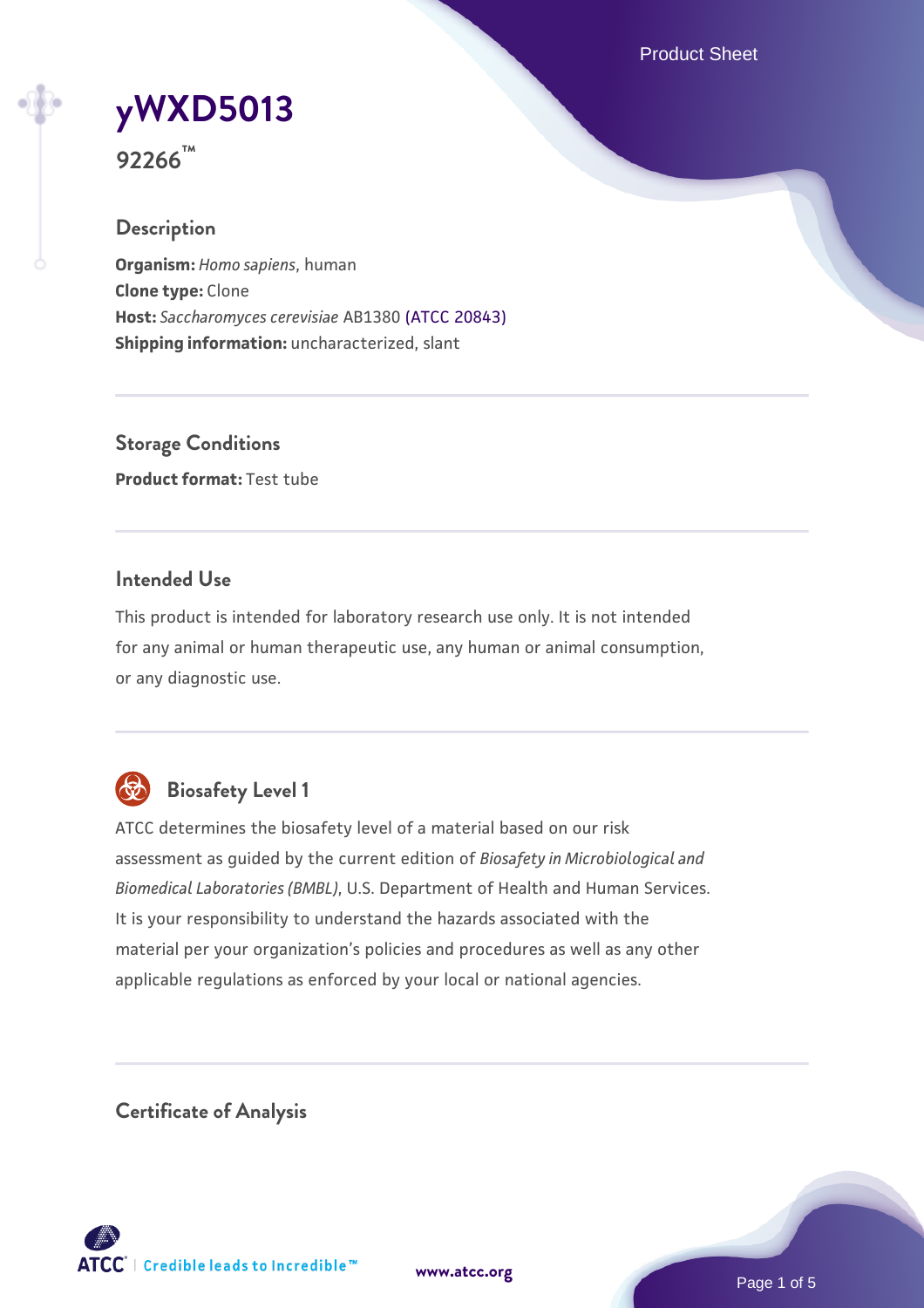## **[yWXD5013](https://www.atcc.org/products/92266)** Product Sheet **92266**

For batch-specific test results, refer to the applicable certificate of analysis that can be found at www.atcc.org.

# **Insert Information**

**Type of DNA:** genomic **Genome:** Homo sapiens **Chromosome:** X X pter-q27.3 **Gene name:** DNA Segment, single copy **Gene product:** DNA Segment, single copy [DXS3976] **Gene symbol:** DXS3976 **Contains complete coding sequence:** Unknown **Insert end:** EcoRI

# **Vector Information**

**Construct size (kb):** 225.0 **Intact vector size:** 11.454 **Vector name:** pYAC4 **Type of vector:** YAC **Host range:** *Saccharomyces cerevisiae*; *Escherichia coli* **Vector information:** other: telomere, 3548-4235 other: telomere, 6012-6699 Cross references: DNA Seq. Acc.: U01086 **Cloning sites:** EcoRI **Markers:** SUP4; HIS3; ampR; URA3; TRP1 **Replicon:** pMB1, 7186-7186; ARS1, 9632-10376

# **Growth Conditions**

**Medium:** 



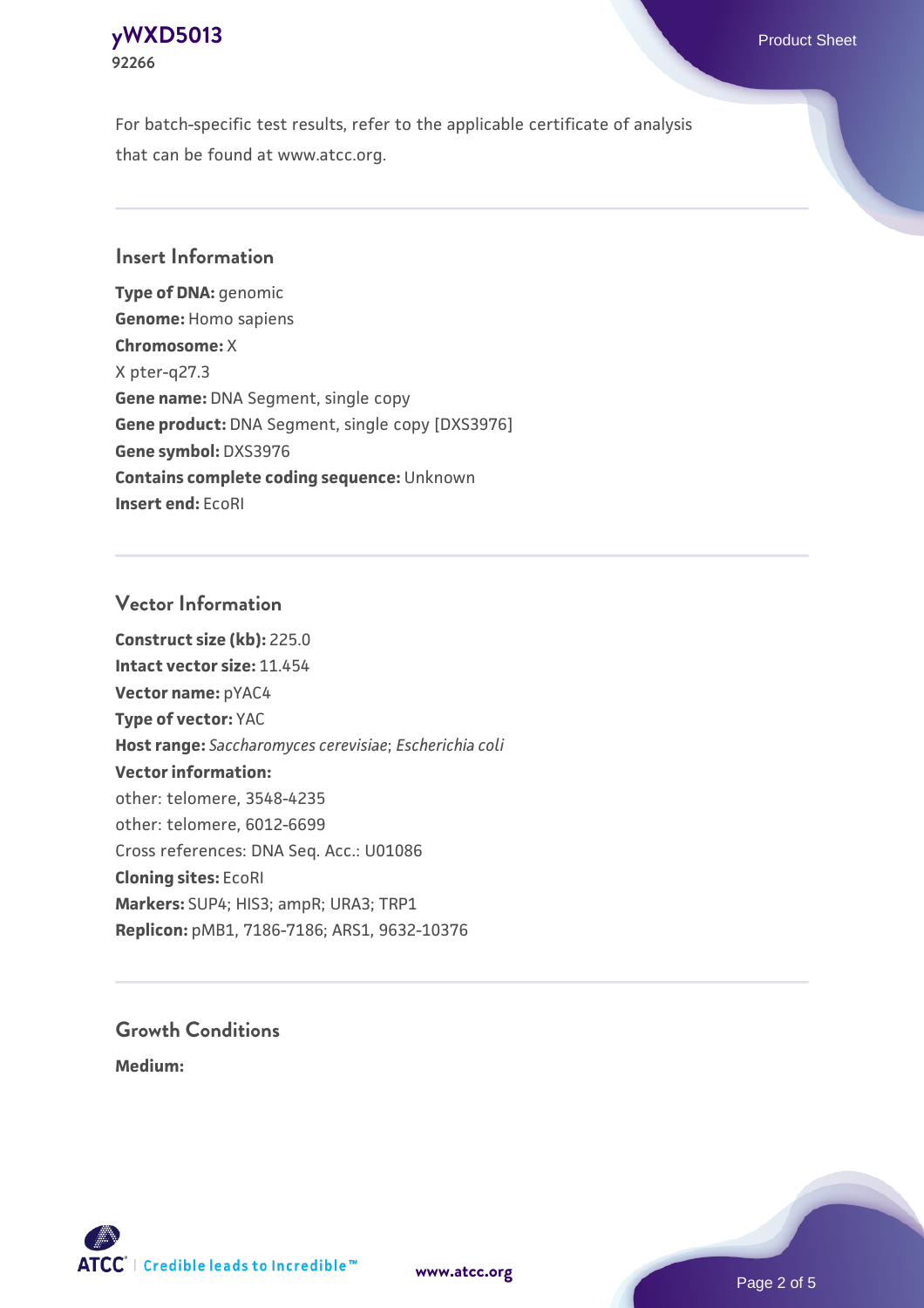#### **[yWXD5013](https://www.atcc.org/products/92266)** Product Sheet **92266**

[ATCC Medium 1245: YEPD](https://www.atcc.org/-/media/product-assets/documents/microbial-media-formulations/1/2/4/5/atcc-medium-1245.pdf?rev=705ca55d1b6f490a808a965d5c072196) **Temperature:** 30°C

#### **Notes**

More information may be available from ATCC (http://www.atcc.org or 703- 365-2620).

# **Material Citation**

If use of this material results in a scientific publication, please cite the material in the following manner: yWXD5013 (ATCC 92266)

# **References**

References and other information relating to this material are available at www.atcc.org.

#### **Warranty**

The product is provided 'AS IS' and the viability of ATCC® products is warranted for 30 days from the date of shipment, provided that the customer has stored and handled the product according to the information included on the product information sheet, website, and Certificate of Analysis. For living cultures, ATCC lists the media formulation and reagents that have been found to be effective for the product. While other unspecified media and reagents may also produce satisfactory results, a change in the ATCC and/or depositor-recommended protocols may affect the recovery, growth, and/or function of the product. If an alternative medium formulation or reagent is used, the ATCC warranty for viability is no longer



**[www.atcc.org](http://www.atcc.org)**

Page 3 of 5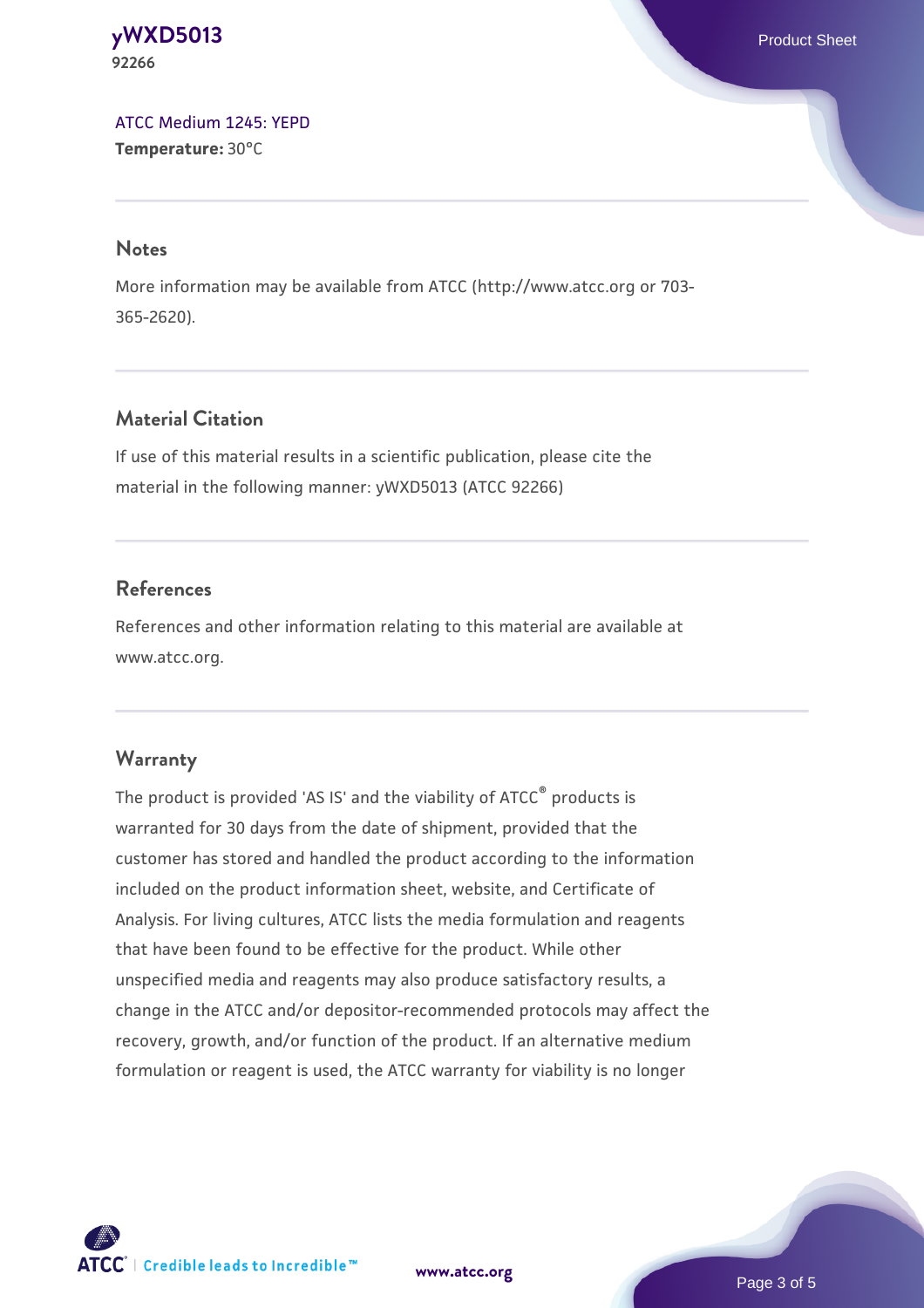**[yWXD5013](https://www.atcc.org/products/92266)** Product Sheet **92266**

valid. Except as expressly set forth herein, no other warranties of any kind are provided, express or implied, including, but not limited to, any implied warranties of merchantability, fitness for a particular purpose, manufacture according to cGMP standards, typicality, safety, accuracy, and/or noninfringement.

#### **Disclaimers**

This product is intended for laboratory research use only. It is not intended for any animal or human therapeutic use, any human or animal consumption, or any diagnostic use. Any proposed commercial use is prohibited without a license from ATCC.

While ATCC uses reasonable efforts to include accurate and up-to-date information on this product sheet, ATCC makes no warranties or representations as to its accuracy. Citations from scientific literature and patents are provided for informational purposes only. ATCC does not warrant that such information has been confirmed to be accurate or complete and the customer bears the sole responsibility of confirming the accuracy and completeness of any such information.

This product is sent on the condition that the customer is responsible for and assumes all risk and responsibility in connection with the receipt, handling, storage, disposal, and use of the ATCC product including without limitation taking all appropriate safety and handling precautions to minimize health or environmental risk. As a condition of receiving the material, the customer agrees that any activity undertaken with the ATCC product and any progeny or modifications will be conducted in compliance with all applicable laws, regulations, and guidelines. This product is provided 'AS IS' with no representations or warranties whatsoever except as expressly set forth herein and in no event shall ATCC, its parents, subsidiaries, directors, officers, agents, employees, assigns, successors, and affiliates be liable for indirect, special, incidental, or consequential damages of any kind in connection with or arising out of the customer's use of the product. While reasonable effort is made to ensure authenticity and reliability of materials on deposit, ATCC is not liable for damages arising from the misidentification or



**[www.atcc.org](http://www.atcc.org)**

Page 4 of 5